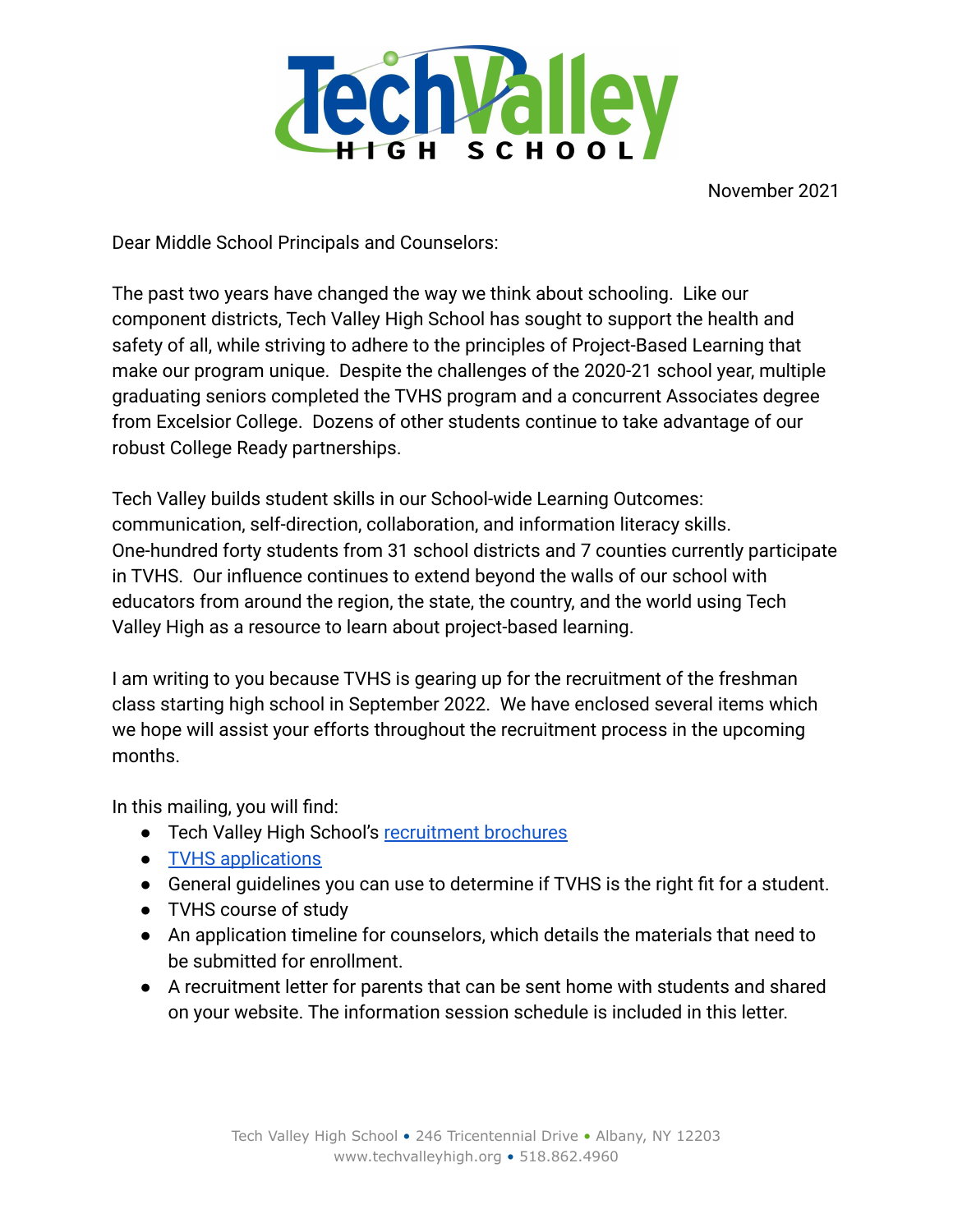

Please note: digital copies of these materials are available online at [www.techvalleyhigh.org/admissions.](http://www.techvalleyhigh.org/admissions) However, if you need additional paper copies, please do not hesitate to let us know, and we will mail them to your school. In addition, our School Outreach Coordinator, Sarah Fiess, will be making virtual visits to many of our component middle schools. Please contact her to set up a date for your site: [sfiess@techvalleyhigh.org](mailto:sfiess@techvalleyhigh.org) or 518-862-4958.

We look forward to working with you throughout the upcoming months. If there is anything we can do to assist you throughout the recruitment season, or if you need additional information, please do not hesitate to contact us. It is our sincere goal to assist you in any way that we can.

Sincerely,

augunsavadde

Dr. Amy Hawrylchak *Principal & Chief Academic Officer*

Laura Le

Laura Lee *Counselor*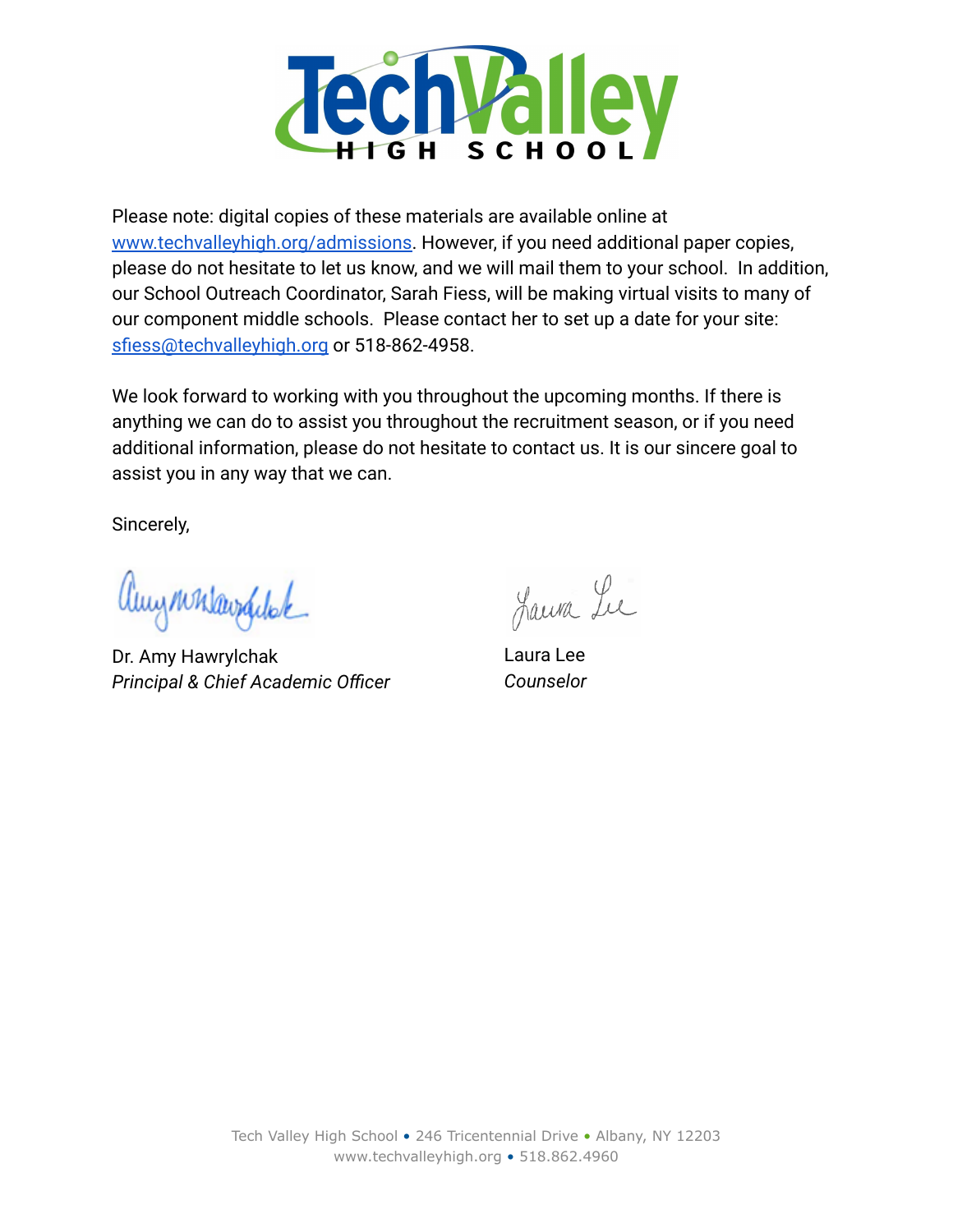

November 2021

Dear Parents and Guardians:

Is your child interested in project-based work and emerging technologies? Is he or she looking for a truly unique high school experience? We invite you to apply to Tech Valley High School, a regional public high school program built on the principles of Project-Based Learning and the development of 21st Century skills.

Located on the campus of the Colleges of Nanoscale Science and Engineering at SUNY Polytechnic Institute, TVHS is uniquely situated to provide access to technology resources and partnerships that students need to excel in the global economy. The school partners with business leaders throughout the region to incorporate true-to-life experiences into all phases of student learning.

We encourage you to contact your child's middle school counselor to receive an application, and to attend one of our information sessions. The schedule is listed below. These events give interested students and their families a chance to meet current students and teachers, learn about the school's curriculum, and explore the challenges and rewards a Tech Valley High School education can offer. This year, all TVHS information sessions will be virtual. Prospective students and their guardians should join the Zoom meeting below to attend.

#### <https://questar-org.zoom.us/j/97712089981>

Join by phone: +1 646 876 9923 – Meeting ID: 977 1208 9981

- Wednesday Dec 8, 2021 6:00-7:30pm at TVHS
- Monday Dec 13, 2021 (virtual) 6:30-7:30pm on  $\frac{Zoom}{Z}$  $\frac{Zoom}{Z}$  $\frac{Zoom}{Z}$
- Wednesday, Jan 5, 2022 6:00-7:30pm at TVHS
- Thursday, Jan 13, 2022(virtual) 6:30-7:30pm on [Zoom](https://questar-org.zoom.us/j/97712089981)
- Thursday, Jan 20, 2022 (virtual) 6:30-7:30pm on [Zoom](https://questar-org.zoom.us/j/97712089981)
- Wednesday, Feb 2, 2022 6:00-7:30pm at TVHS
- Tuesday, Feb 8, 2022 (virtual)  $6:30-7:30$ pm on [Zoom](https://questar-org.zoom.us/j/97712089981)
- Thursday, Feb 17, 2022 (virtual) 6:30-7:30pm on [Zoom](https://questar-org.zoom.us/j/97712089981)
- Tuesday, Mar 1, 2022  $-6:00-7:30$ pm at TVHS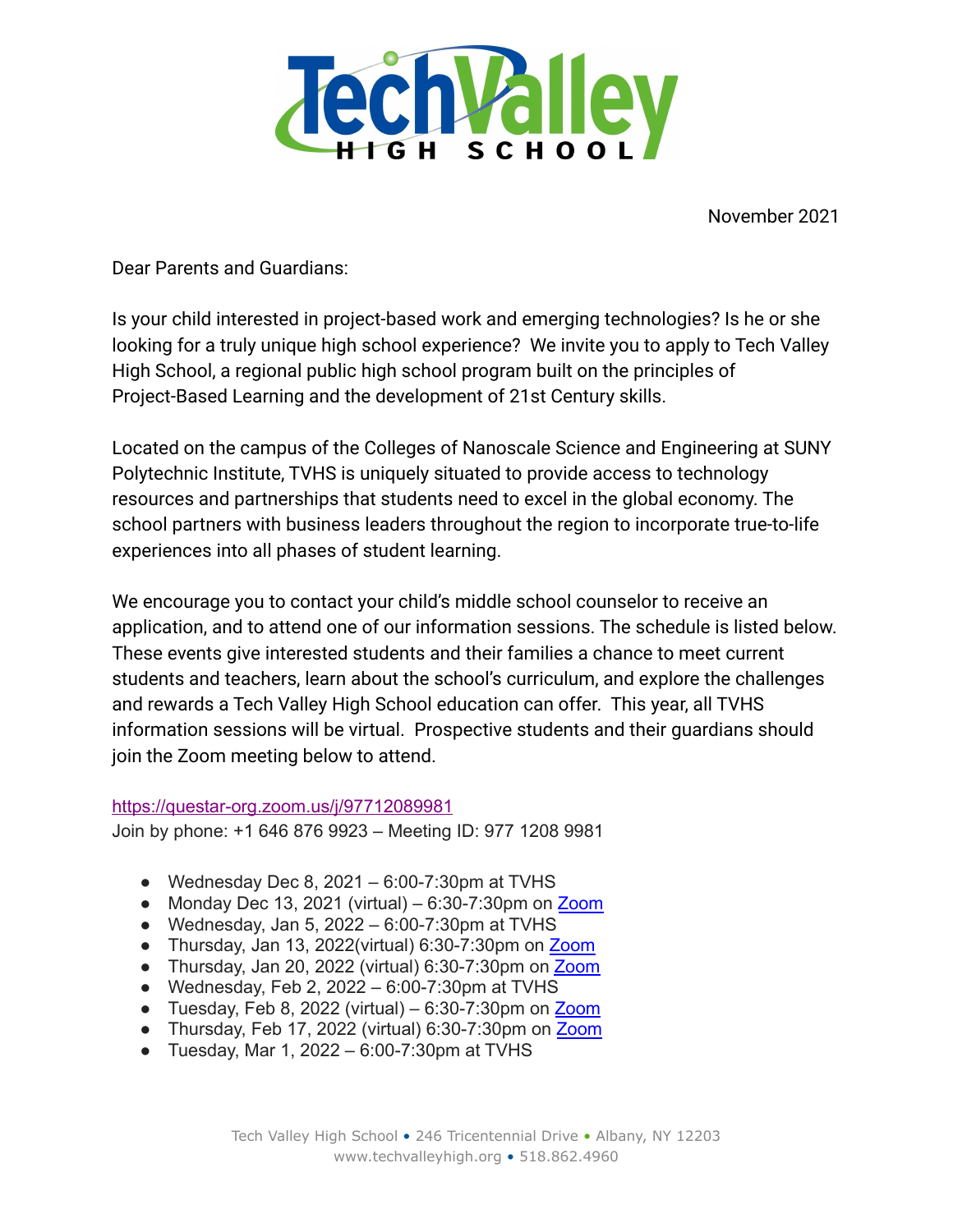

If you would like more information about our school, please visit our website at [www.techvalleyhigh.org](http://www.techvalleyhigh.org) and call us at (518) 862-4960.

Sincerely,

tarah Hugger Fries

Sarah Hugger Fiess *School Outreach Coordinator*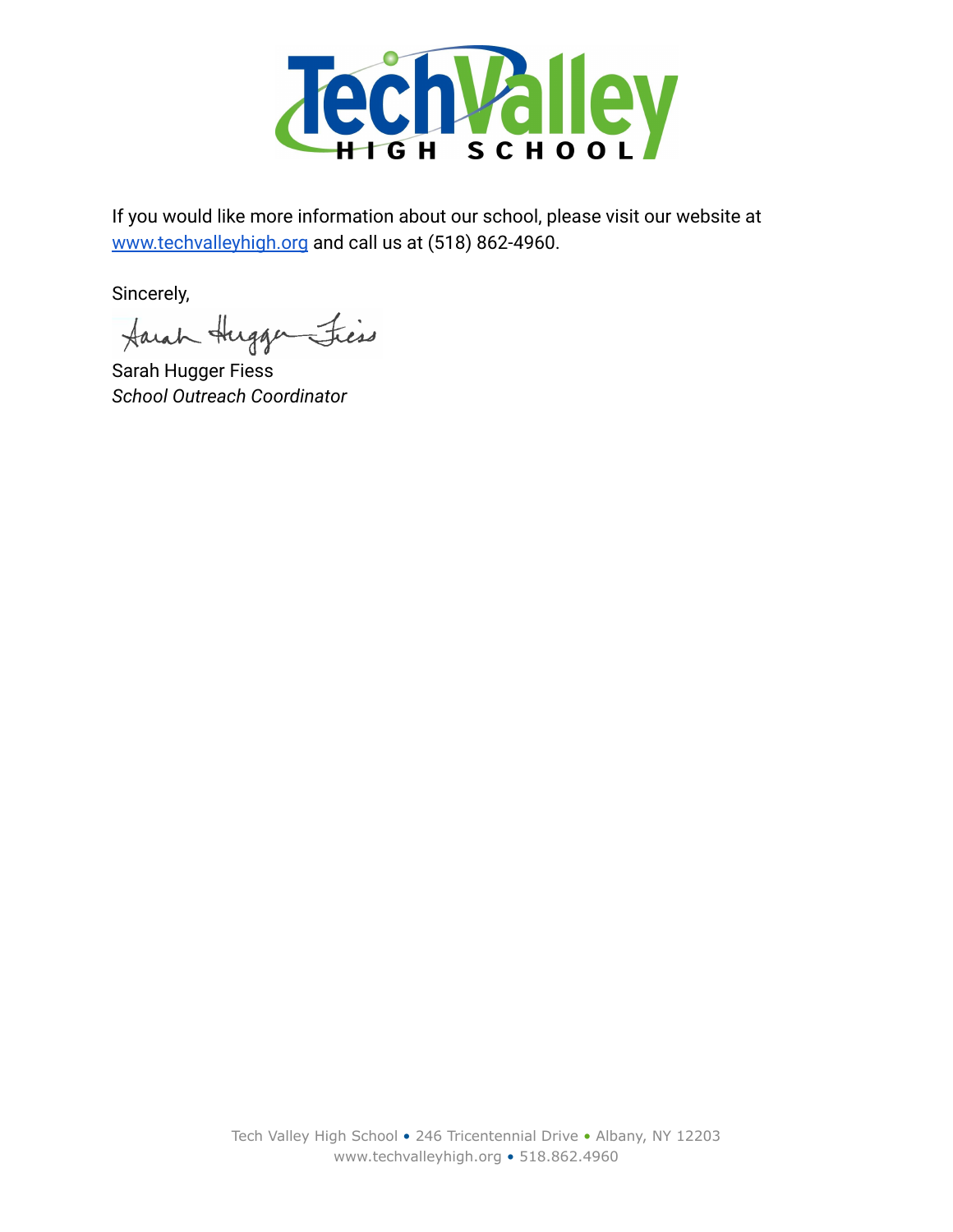

## Application and Lottery Process for Admissions

- 1. Students and Families should attend an evening information session (either virtual or in person) held by TVHS throughout December, January, and February. In addition, your district may choose to host an on-site or virtual information session during school hours in order to communicate with prospective 8th graders.
- 2. Each student should meet with their counselor to discuss the application. This is a good time to determine whether TVHS will be a good fit for the student. Please feel free to reach out to us with any questions. Our guidance and questions below may be helpful for this meeting.
- 3. Counselors submit applications to TVHS by March 10, 2022.
- 4. TVHS conducts a non-selective lottery on March 15, 2022.
- 5. TVHS confirms program support with the school district then sends the results of the lottery to individual students and families.
- 6. Students submit intent to attend paperwork to TVHS, including a records release.

## **Guidance for School District Personnel**

Below are suggested guidelines, information, and tools that may be used to assist local schools in assessing the appropriateness of placing students at Tech Valley High School. It is the goal of TVHS to meet the unique needs of all its learners, and we have found that student's tenure and success is greater if they understand the following:

**Project-based learning:** Students are required to work independently and collaboratively in groups. Students will be expected to accept personal responsibility for meeting expectations as a contributing member of project-based teams. At TVHS, we focus on the skills of agency, communication, and collaboration. Students who wish to improve those skills find themselves to be successful at TVHS.

**Academic Requirements:** A prospective student has met all requirements for entry into ninth grade or the grade level he or she is entering in the high school program. A prospective student has demonstrated the ability to graduate with a Regents Diploma.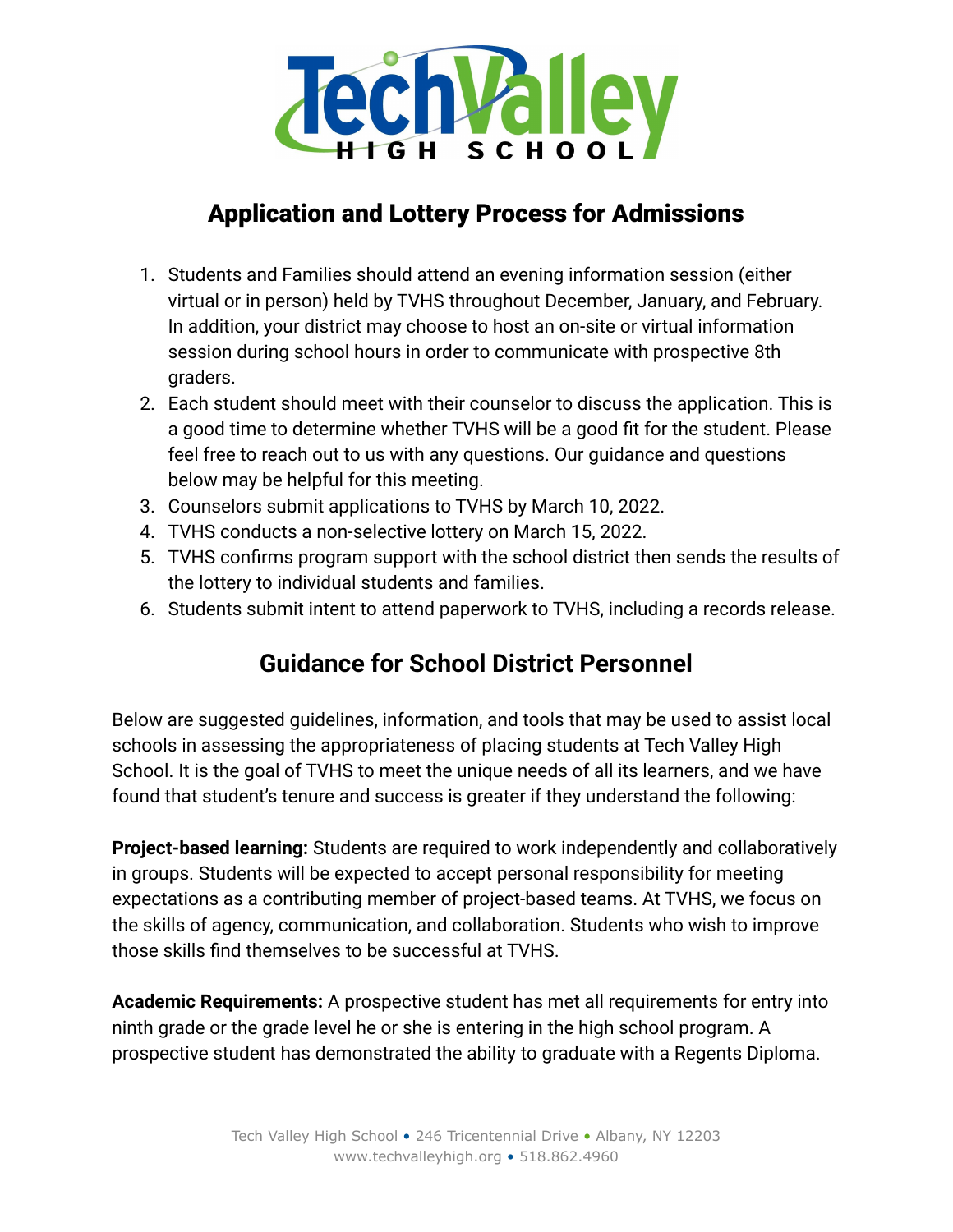

**Course sequence:** Students will be expected to complete the TVHS course of study, including math and science coursework during all four years of high school. In addition, program completers must accomplish 100 hours of community service across their 4 years at TVHS, and participate in annual experiential learning including I-Term, a career-internship opportunity.

**Students with Disabilities:** Tech Valley High School is a diverse and STEM-focused school and provides students with disabilities with appropriate services including direct consultant teachers and resource room. If additional services will be required, special education services will be billed to the home district. In all cases, students' needs should be identified and communicated with the school.

### **The successful TVHS student:**

- Is willing to work collaboratively with other students and adults, including teachers and business partners.
- Is able to participate in classes at grade level with typical classroom or special education support.
- Should be interested in or comfortable with using technology.
- Should be curious.
- Is open to new learning experiences and environments.
- Is willing and interested in taking four years of math and science courses.
- Should be interested in exploring big questions and finding potential solutions to larger problems as part of learning in courses.
- Should understand and accept that there are limited after school activities at TVHS, but that it may be possible to continue to participate in activities through the home district. Participation in these activities may require special arrangements.
- Understands that classmates may live far away.
- Is willing to be an active participant in a culture built on trust, respect, responsibility and stewardship.